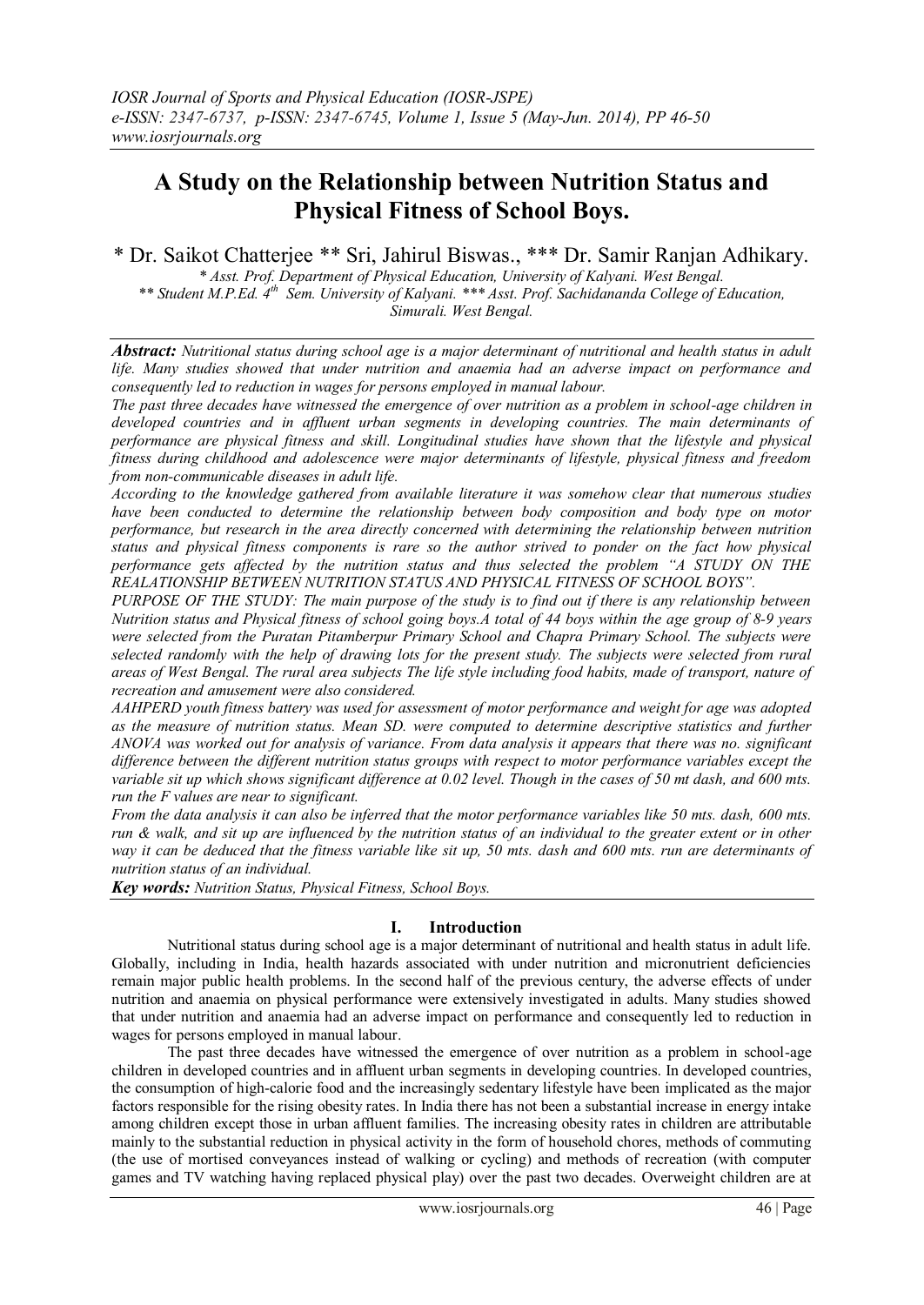higher risk of becoming over nourished adults and thereby incurring a higher risk of developing noncommunicable diseases.

Physical performance is defined as the ability to perform a physical task or sport at a desired level

The main determinants of performance are physical fitness and skill. Longitudinal studies have shown that the lifestyle and physical fitness during childhood and adolescence were major determinants of lifestyle, physical fitness and freedom from non-communicable diseases in adult life.

According to the knowledge gathered from available literature it was somehow clear that several research studies have been conducted on the relationship between BMI and physical fitness components. Numerous studies have been conducted to determine the relationship between body composition and body type on motor performance, but research in the area directly concerned with determining the relationship between nutrition status and physical fitness components is rare so the author strived to ponder on the fact how physical performance gets affected by the nutrition status and thus selected the problem "A STUDY ON THE REALATIONSHIP BETWEEN NUTRITION STATUS AND PHYSICAL FITNESS OF SCHOOL BOYS".

PURPOSE OF THE STUDY: The main purpose of the study is to find out if there is any relationship between Nutrition status and Physical fitness of school going boys. To identify the health related fitness components. To find out the influence of different nutrition status on the various motor quality variables.

Present study was conducted to know the status of relationship between nutrition status and selected motor performance variables for primary school boys.

A total of 44 boys within the age group of 8-9 years. The subjects were selected randomly with the help of drawing lots for the present study. The subjects were selected from rural areas of West Bengal. The rural area subjects were selected from the Puratan Pitamberpur Primary School and Chapra Primary School. The life style including food habits, made of transport, nature of recreation and amusement were also considered.

Data were taken from a single school in a day and the total time taken were near about 3-4 hours daily within 10 days total data were collected. It was collected in the late winter season (March – April) and  $30^0C - 35^0C$  (Maxi) humidity was very low.

AAHPERD youth fitness battery was used for assessment of motor performance and weight for age was adopted as the measure of nutrition status. Mean SD. were computed to determine descriptive statistics and further ANOVA was worked out for analysis of variance. From data analysis it appears that There was no. significant difference between the different nutrition status groups with respect to motor performance variables except the variable sit up which shows significant difference at 0.02 level. though in the cases of 50 mt dash, and 600 mts. run the F values are near to significant.

From the data analysis it can also be inferred that the motor performance variables like 50 mts. dash, 600 mts. run & walk, and sit up are influenced by the nutrition status of an individual to the greater extent or in other way it can be deduced that the fitness variable like sit up, 50 mts. dash and 600 mts. run are determinants of nutrition status of an individual.

### **II. Gomez' Classification**

Gomez' classification is based on weight retardation which was used to categorize the children on the basis of nutrition status. It locates the child on the basis of his or her weight in comparison with a normal child of the same age.

Formula for weight percentage calculation:

| Weight for age $(%$ )= | weight of the child                     |                  |
|------------------------|-----------------------------------------|------------------|
|                        | weight of a normal<br>child of same age | X <sub>100</sub> |

| Grade                             | Weight-for-age     |
|-----------------------------------|--------------------|
| Normal nutritional status         | Between 90 & 110%  |
| $1st$ mild malnutrition           | Between 75 and 89% |
| $2^{nd*}$ , moderate malnutrition | Between 60 and 74% |
| $3rd*$ severe malnutrition        | Under $60\%$       |

First of all the investigator like to mention that according to the nature of the study the subjects were categorized into three different groups Mild, Moderate and Normal, on the basis of their Nutrition Status i.e. weight for age. The formula and the norms of which has been presented if chapter III earlier.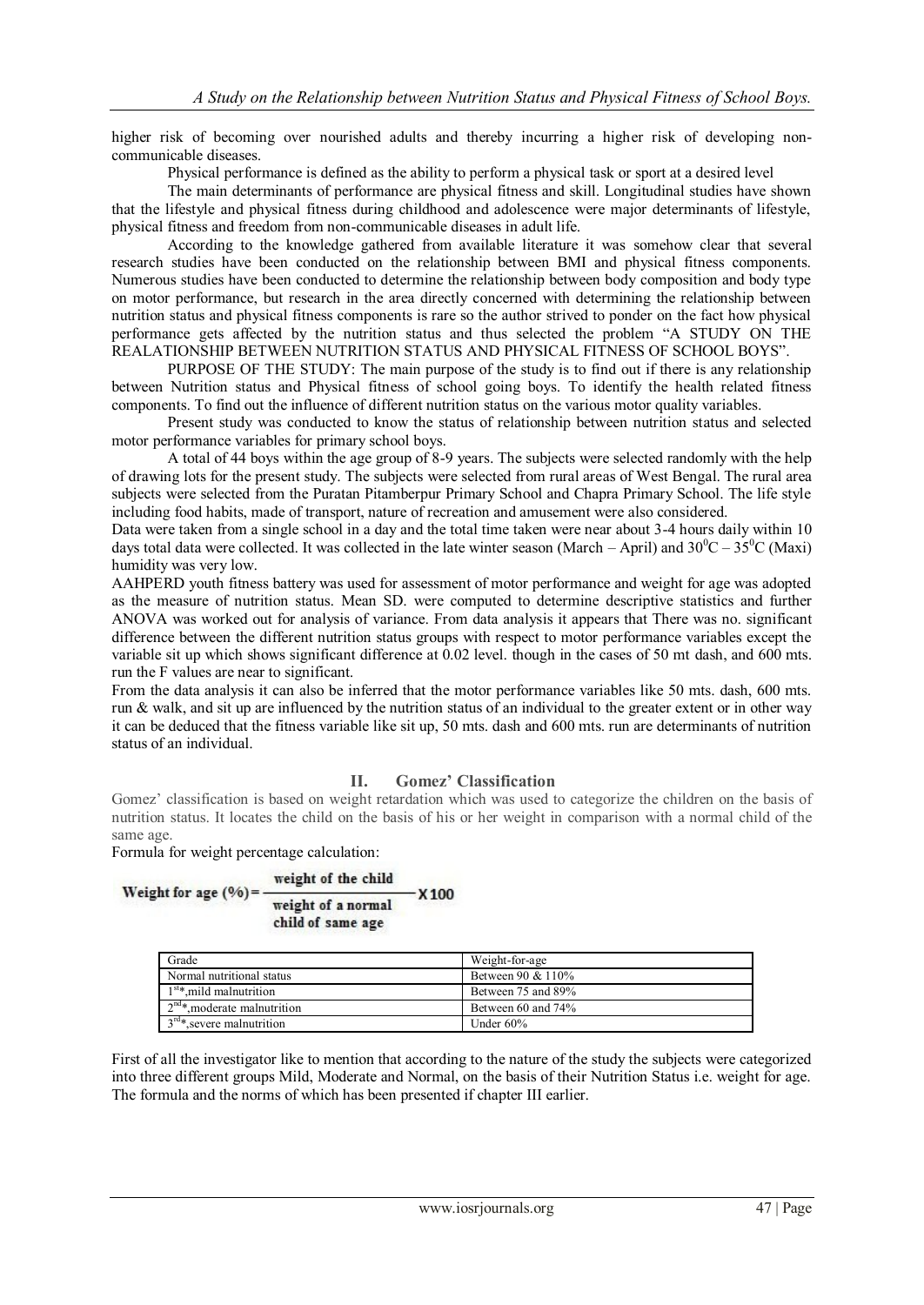|             |                         |    | o      | o        |
|-------------|-------------------------|----|--------|----------|
|             | <b>Nutrition Status</b> | N  | Mean   | Std. Dev |
| HEIGHT (cm) | Mild                    | 24 | 126.46 | 6.318    |
|             | Moderate                | 12 | 122.58 | 5.551    |
|             | Normal                  | 18 | 133.67 | 3.498    |
|             | Total                   | 54 | 128.00 | 6.802    |
| WEIGHT(kg)  | Mild                    | 24 | 21.67  | 2.057    |
|             | Moderate                | 12 | 19.25  | 1.055    |
|             | Normal                  | 18 | 28.00  | 4.446    |
|             | Total                   | 54 | 23.24  | 4.564    |

**Table-1. Shows the Mean and S.D. of height and weight.**

According to the table the mean height of the three different Nutrition Status categories of boys i.e. Mild, Moderate, and Normal are 126.46, 122.58 and 133.67 cms. And S.D. are 6.318, 5.551, and 3.498 cms. The mean weight for the same three groups is 21.67, 19.25 and 28.00. K.G. and their S.D. are 2.057, 1.055 and 4.446. The mean for 50 mt. dash are 9.757, 9.359 and 9.140 secs. And S.D.'s are 1.188, .6101 and .3742. Mean scores for shuttle run are 12.54, 12.32, 12.54 and their corresponding S.D.'s are .852, .603 and .593. The mean scores for pull up are 4.50, 6.17, and 3.67 and the S.D.'s are 2.94, 4.06 and 1.74. The mean scores for the fitness test sit up are 17.13, 22.67, 26.00 and the S.D.'s are 9.76, 9.83 and 10.18. The mean scores for Standing Broad Jump are 1.29, 1.33, and 1.35 and their S.D.'s are .164, .170 and .170. The Mean scores for 600 mts. Run and walk are 175.63, 173.75 and 168.33 and their corresponding S.D.'s are 11.72, 11.16 and 6.30 respectively.

# **III. With Respect To Height And Weight:**

From the table it appears that in both the cases of height and body weight the children with normal nutrition status are better that their mild malnutrition counterpart and similarly the children with mild malnutrition are better in comparison to the children with moderate malnutrition. The table also depicts some differences with respect to motor performance variables scores and for which ANOVA was computed to locate the degree of difference between the means and further multiple comparison was also executed to find out the inter difference between the groups.

| 50m/sec)                  | Mild     | 24 | 9.757   | 1.1883 |
|---------------------------|----------|----|---------|--------|
|                           | Moderate | 12 | 9.359   | .6101  |
|                           | Normal   | 18 | 9.140   | .3742  |
|                           | Total    | 54 | 9.463   | .9011  |
| <b>SHUTTLE RUN(sec)</b>   | Mild     | 24 | 12.5408 | .85292 |
|                           | Moderate | 12 | 12.3233 | .60343 |
|                           | Normal   | 18 | 12.5433 | .59375 |
|                           | Total    | 54 | 12.4933 | .71607 |
| PULL UP                   | Mild     | 24 | 4.50    | 2.949  |
|                           | Moderate | 12 | 6.17    | 4.064  |
|                           | Normal   | 18 | 3.67    | 1.749  |
|                           | Total    | 54 | 4.59    | 3.006  |
| <b>SIT UP</b>             | Mild     | 24 | 17.13   | 9.768  |
|                           | Moderate | 12 | 22.67   | 9.838  |
|                           | Normal   | 18 | 26.00   | 10.186 |
|                           | Total    | 54 | 21.31   | 10.517 |
| $\overline{S}$ .B.J $(m)$ | Mild     | 24 | 1.295   | .1642  |
|                           | Moderate | 12 | 1.335   | .1848  |
|                           | Normal   | 18 | 1.357   | .1706  |
|                           | Total    | 54 | 1.324   | .1700  |
| 600mts                    | Mild     | 24 | 175.63  | 11.728 |
|                           | Moderate | 12 | 173.75  | 11.169 |
|                           | Normal   | 18 | 168.33  | 6.306  |
|                           | Total    | 54 | 172.78  | 10.437 |

**Table 2. Shows the mean and S.D for the motor performance variables.**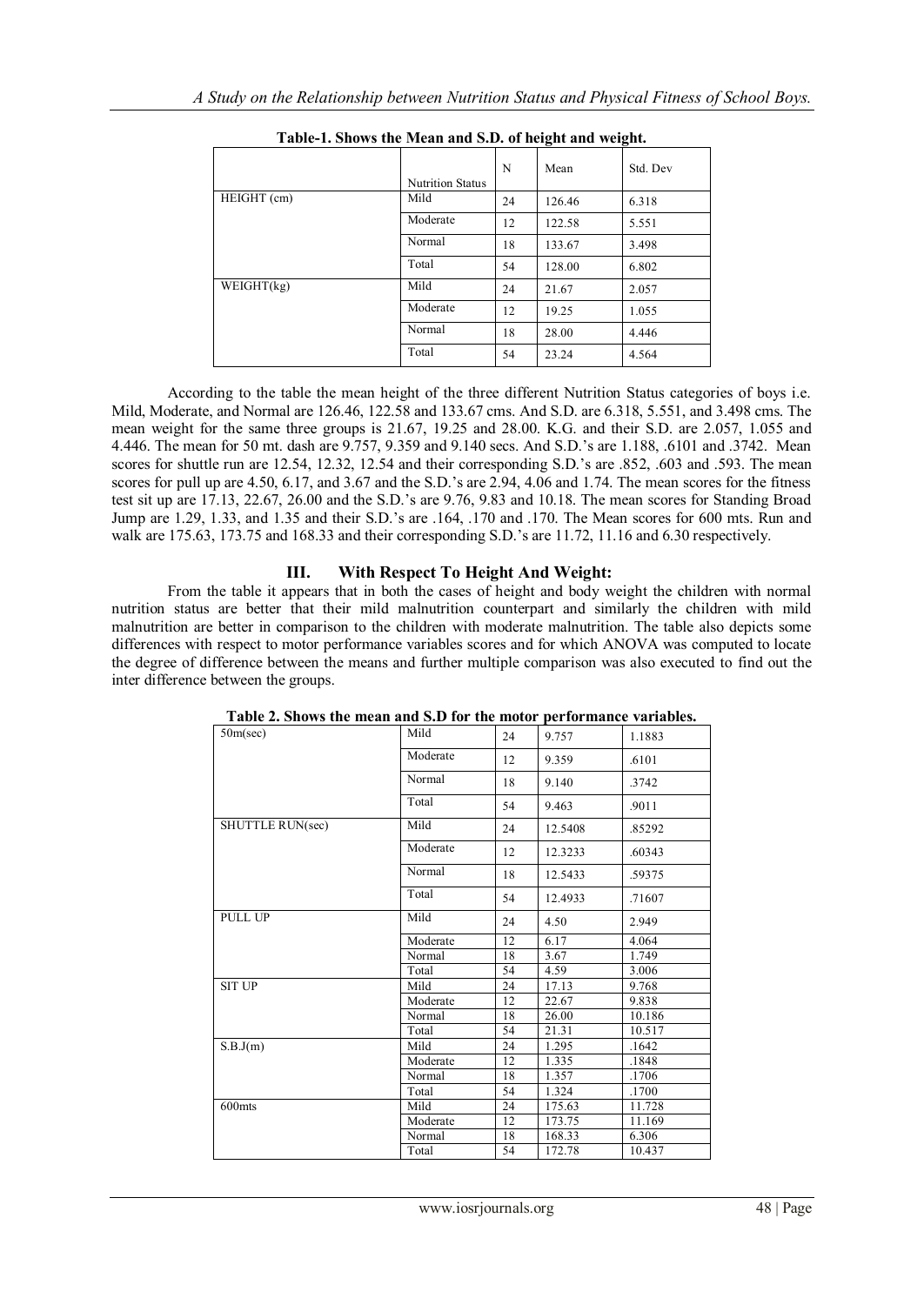**With respect to motor performance variables:** According to table no.2.The mean value in 50 mt. is lowest for boys with normal nutrition, lower for boys with mild malnutrition and highest for boys with moderate malnutrition. Similarly from the table value it appears that the mean value in case of 600 mts. run and walk performance of the boys with normal nutrition status is lower than those of the boys with mild and moderate nutrition status. The result is same incase of

Standing broad jump and sit up i.e. in both of these cases the means values for the boys with normal nutrition are higher than those of the boys with mild malnutrition and values are higher for boys with mild malnutrition than those of the boys with moderate malnutrition. The scenario is somehow different in case of the variables shuttle run and pull up. In case of pull up the mean value for boys with moderate malnutrition shows highest value in comparison to those of mild and normal nutrition status. While in case of shuttle run the mean value are nearly equal for boys with mild and normal nutrition but for boys with moderate malnutrition the value is lower.

|                   |                       | Sum of Squares | Df             | Mean Square | F     | Sig.     |
|-------------------|-----------------------|----------------|----------------|-------------|-------|----------|
| $50m/sec$ )       | <b>Between Groups</b> | 4.077          | $\overline{c}$ | 2.039       | 2.669 | 0.079    |
|                   | Within Groups         | 38.955         | 51             | 0.764       |       |          |
|                   | Total                 | 43.032         | 53             |             |       |          |
| Shuttle Run (sec) | <b>Between Groups</b> | 0.446          | $\overline{2}$ | 0.223       | 0.425 | 0.656    |
|                   | Within Groups         | 26.730         | 51             | 0.524       |       |          |
|                   | Total                 | 27.176         | 53             |             |       |          |
| PULL UP nos       | Between Groups        | 45.370         | $\overline{2}$ | 22.685      | 2.668 | 0.079    |
|                   | Within Groups         | 433.667        | 51             | 8.503       |       |          |
|                   | Total                 | 479.037        | 53             |             |       |          |
| SIT UP nos.       | <b>Between Groups</b> | 838.356        | $\overline{2}$ | 419.178     | 4.256 | $0.020*$ |
|                   | Within Groups         | 5023.292       | 51             | 98.496      |       |          |
|                   | Total                 | 5861.648       | 53             |             |       |          |
| S.B.J. cms.       | Between Groups        | 0.041          | 2              | 0.020       | 0.698 | 0.502    |
|                   | Within Groups         | 1.491          | 51             | 0.029       |       |          |
|                   | Total                 | 1.532          | 53             |             |       |          |
| 600mts run&walk   | <b>Between Groups</b> | 561.458        | $\overline{2}$ | 280.729     | 2.747 | 0.074    |
|                   | Within Groups         | 5211.875       | 51             | 102.194     |       |          |
|                   | Total                 | 5773.333       | 53             |             |       |          |

**Table 3. shows the analysis of variance for motor performance variables.**

The F scores presented in table no.3 reveals that there was no. significant difference between the different nutrition status groups with respect to motor performance variables except the variable sit up which shows significant difference at 0.02 levels. Though in the cases of 50 mt dash, and 600 mts. run the F values are near to significant.

In this regard the following research findings may be cited.

Sarah et al. (2003) reached to the conclusion in his study on adolescent boys that on several measures underweight boys were less likely to be physically active that boys of normal weight.

Taylor et al. (1991) investigate in a sample of 93 high adiposity and 93 low adiposity children ages 8 to 13 with cardiovascular fitness as the dependent variable, relationships with habitual level of physical activity, age gender and body mass index (BMI). For the high adiposity sample, physical activity score, age, BMI were significant and the overall model was significant (P, less than 0.001). In the low adiposity sample they were significantly related to cardiovascular fitness but the overall model was not significant (P, less that 0.35) physical activity score thus was a significant predictor of cardiovascular fitness among the high adiposity children but not the low adiposity children.

Thus it may be inferred that the findings of the present study are in close proximity with the findings of some leading researchers

Further multiple comparisons (presented in table no. 4)were computed to find inter group difference. The result presented in the table shows significant difference between mild and normal nutritional status boys in 50 mts. dash. In sit up performance significant difference was established between boys of mild and normal nutrition status. Significant difference was also established between boys of mild and normal nutrition status with respect to performance in 600 mts. run& walk.